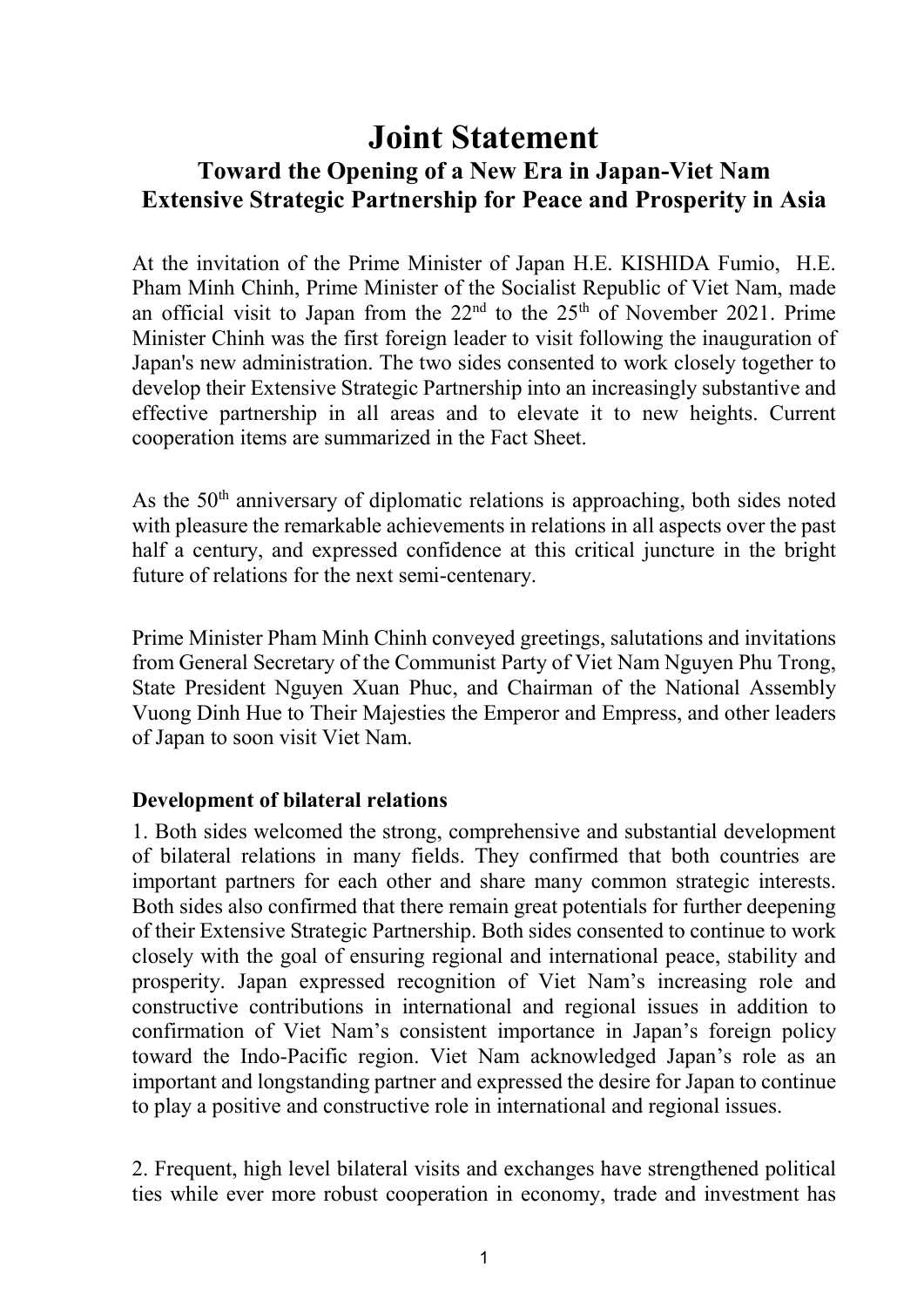contributed to further growth of economic ties. Substantial development has also been made in numerous fields, ranging from security, agriculture, science and technology, education and training, the environment, climate change countermeasures, labor issues, construction, ICT, health, culture, tourism, sports to municipal and people to people exchange. Prime Minister Pham Minh Chinh praised Japan's successful hosting of Tokyo 2020 Olympic and Paralympic Games.

3. Viet Nam expressed gratitude to the Government of Japan and the Japanese people for the effective support for its socio-economic development and poverty reduction efforts through Official Development Assistance (ODA) during the past thirty years. Viet Nam expressed appreciation for the active role and contribution that Japanese companies have made to the development of its economy and nation building process.

## **Cooperation in measures against the new coronavirus infection (COVID-19)**

4. As the COVID-19 pandemic has caused unprecedented impacts on the socioeconomy of countries around the world including Viet Nam and Japan, the two Prime Ministers consented to work closely together on COVID-19 measures.

5. Prime Minister Kishida announced that the Government of Japan will additionally provide 1.5 million doses of COVID-19 vaccines to the Government of Viet Nam. Prime Minister Chinh expressed his gratitude and high appreciation to the Government of Japan and the Japanese people for sharing COVID-19 vaccines that will amount to 5.6 million doses in total as well as many medical equipment and materials. Both sides consented to continue to work closely on research and production of COVID-19 vaccines and therapeutics.

#### **Strengthening political relations, security cooperation**

6. Both sides consented to maintain high-level visits, exchanges, dialogues, and exchanges between political parties and parliaments in various forms including at multilateral frameworks. Both sides confirmed that they would improve the effectiveness of existing dialogue and consultation frameworks in various areas.

7. Both sides consented in strengthening cooperation to address non-traditional security issues such as cybersecurity, prevention of cybercrime, terrorism and transnational crimes, and food and natural resource security. They also recognized the importance of resilient, diverse, secure, and transparent supply chain.

8. Both sides, as coastal nations, recognized the importance of maintaining maritime freedom and openness and respecting international law including the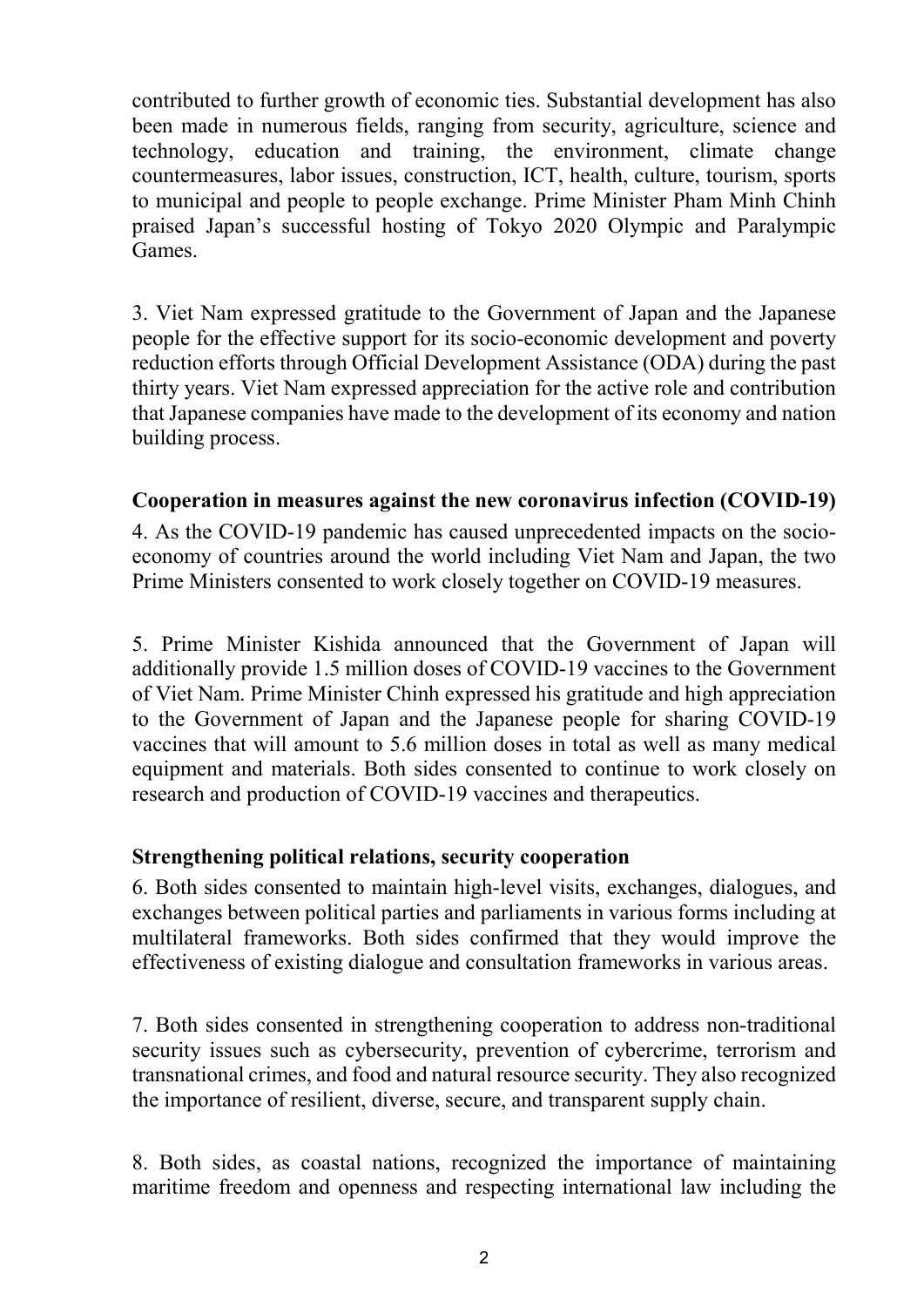United Nations Convention on the Law of the Sea (UNCLOS) and the United Nations Charter. They also confirmed to further strengthen cooperation in maritime security including capacity development of the Vietnamese maritime authorities, ocean economic development, and the sustainable development and utilization of ocean resources.

9. The two Prime Ministers welcomed the various cooperative efforts between the defense authorities of Japan and Viet Nam that have made progress, under the idea of the Japan-Vietnam bilateral defense cooperation at a new period for peace and stability of the region and the international community. Prime Minister Kishida stated that Japan will provide cooperation including dispatching Japanese experts comprising mainly of Japan Ground Self-Defense Force's personnel to Viet Nam to assist Vietnamese preparation to participate in peacekeeping operations, Prime Minister Chinh welcomed this. Both sides welcomed that both defense authorities will accelerate consultations for the transfer of specific equipment including naval vessels and related equipment in light of the Agreement concerning the Transfer of Defense Equipment and Technology. Both Prime Ministers also welcomed that the defense authorities of Japan and Viet Nam will promote cooperation in the fields of cybersecurity and military medicine.

## **Cooperation for post COVID-19 economic revitalization**

10. Prime Minister Kishida stated that Japan will continue to contribute to Viet Nam's socio-economic development. Prime Minister Chinh praised Prime Minister Kishida's new economic strategy for a virtuous cycle of growth and distribution and expressed confidence that the strategy would lead Japan to a new and stable stage of development. Japan highly appreciated Viet Nam's strategic orientations and directions as reflected in its 10-year Socio-economic Development Strategy for 2021-2030.

11. The two Prime Ministers consented to further facilitate business collaborations between Japanese and Vietnamese companies as well asimproving the investment environment for companies through cooperation in such areas as digital transformation, diversification of the production base and development of supporting industries towards resilient global supply chains, including of both countries, which are keys for post COVID-19 economic revitalization. Both sides will continue cooperating in industrial development, and will consider expanding the scope of cooperation in training and consultation on *kaizen*, business matching, and capacity building for Vietnamese manufacturers to enable them to join Japanese companies' supply chain in Viet Nam, in the region and the world.

12. The two Prime Ministers shared their perceptions of digital transformation and the development of the digital economy as digital societies will play an important role in the post COVID-19 era. They consented to strengthen cooperation in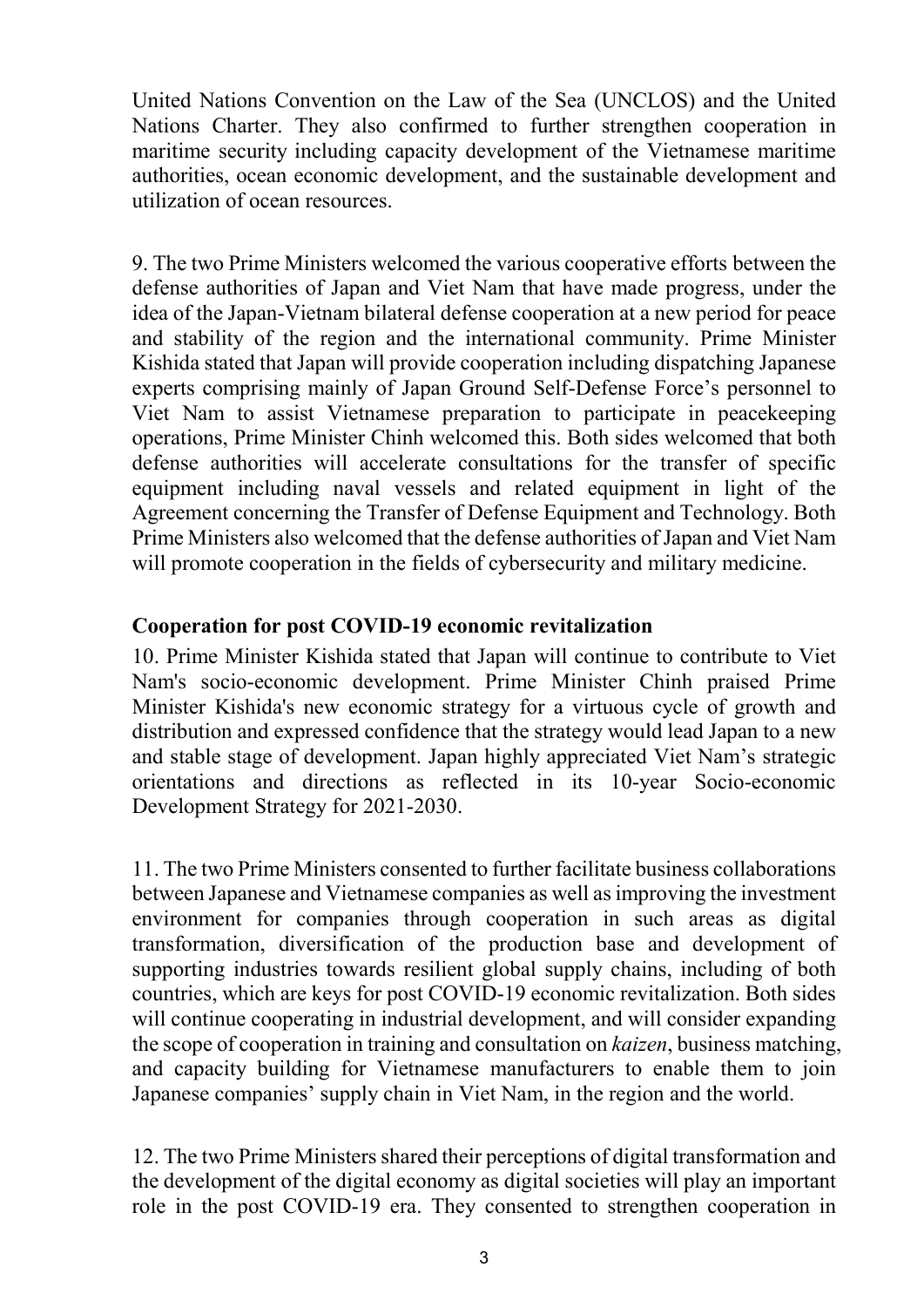creative innovation, ICT, digital transformation, digital economy, realization of smart cities through project formation studies etc, the development of broadband infrastructure including 5G, and information security. In this context, they recognized that technology ecosystems built upon trust, integrity, and resilience will foster innovation and make the lives of citizens more secure, prosperous, and rewarding, in addition to addressing some of the world's greatest shared challenges, such as equitable growth, climate change, energy security, and pandemic diseases.

13. The two Prime Ministers highly value the active role and contribution of Japan's ODA, and shared the intention to continuously implement development cooperation between the two countries in an effective and smooth manner to ensure their interests and meeting the needs of Viet Nam. The two Prime Ministers consented to work together to increase direct investment from Japan to Viet Nam. Prime Minister Chinh welcomed Japanese companies to choose Viet Nam as an investment destination and reaffirmed Viet Nam's commitment to create an open and transparent investment environment and create a favorable environment for companies to conduct businesses. The two Prime Ministers consented to continue to work closely together to resolve difficulties in implementing Japan's ODA projects in Viet Nam and to promote regional connectivity as well as priority infrastructure projects such as Viet Nam's railroads, airports, ports and highways, which contribute to the development of industrial infrastructure. The two Prime Ministers consented to actively promote post COVID-19 recovery ODA programs which address emerging needs and interest of the two countries and match the great potentials of their Extensive Strategic Partnership toward the future, with focus on notably the four fields: transport infrastructure, climate change infrastructure, healthcare and digital transformation for post COVID-19 economic recovery, taking into account the importance of concessionality, simple procedures and flexibility in implementation, and instructed relevant authorities of both countries to launch intensive discussion on the programs.

14. The two Prime Ministers confirmed that Viet Nam and Japan will promote tourism cooperation, facilitate travel, so that tourism statistics can soon restore to 1.5 million which is the same level as before the COVID-19 pandemic as soon as possible, and increase tourism exchanges even more than before. They also confirmed to continue discussions for early mutual recognition of vaccination certificate between the two countries.

#### **Cooperation in human resource development**

15. The two Prime Ministers confirmed to make their efforts in the cooperation for Viet Nam's administrative reforms, the development of high quality human resources, and the promotion of training opportunities for high-level officials and executives of the Party and government. The two Prime Ministers consented to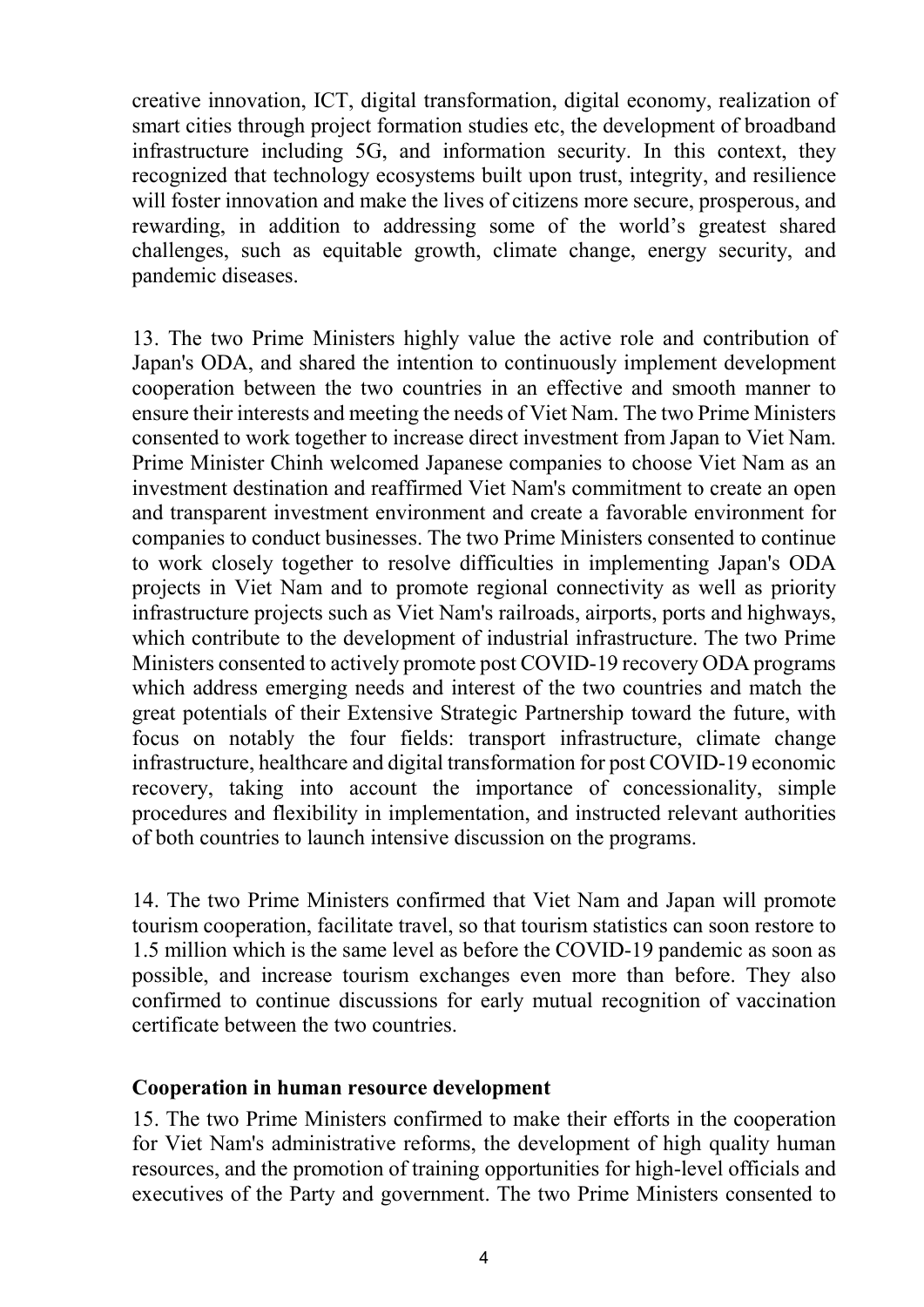strengthen cooperation on addressing issues regarding Vietnamese technical intern trainees and students who are playing important roles for the Japanese economy and society. Being aware of the need to improve their living environment, conditions and social security, the two Prime Ministers instructed relevant authorities to work together in both countries to tackle the issues.

# **Cooperation on sustainable development, climate change measures and agriculture**

16. The two Prime Ministers took note of the importance of maintaining cooperation in environmental protection for sustainable development, disaster risk reduction, climate change mitigation and adaptation, and green transformation. Both Prime Ministers reaffirmed their determination to implementing global agreements and commitments on sustainable development such as the 2030 Agenda for Sustainable Development, the Paris Agreement on Climate Change and the Sendai Framework for Disaster Risk Reduction 2015- 2030. Prime Minister Kishida welcomed Viet Nam's carbon neutral target by 2050, as announced recently by Prime Minister Chinh at the World Leaders Summit at COP 26, as being compatible with the 1.5℃ goal of the Paris Agreement. The two Prime Ministers consented to strengthen cooperation in green transformation, emission reductions and climate resilience, the environment and climate change measures to achieve the above commitments.

17. Both leaders reaffirmed to work closely to continue the effective implementation of the "Medium-to Long-Term Vision for Japan-Viet Nam Agricultural Cooperation", and to promote high quality agriculture cooperation, including investment attraction, and the transfer of technology and know-how in this field.

# **Cooperation on energy transitions**

18. The two Prime Ministers recognized the importance of simultaneously achieving both sustainable economic growth and reduction of greenhouse gas emissions as well as various pathways for realistic transitions depending on the circumstances of each country and constant innovation in order to achieve carbon neutrality by 2050. Prime Minister Kishida announced that Japan would provide comprehensive support for energy transitions in Viet Nam through "Asia Energy Transition Initiative (AETI)" including the formulation of roadmaps and Prime Minister Chinh welcomed this.

# **Cooperation for the 50th anniversary of the establishment of diplomatic relations between Japan and Viet Nam**

19. The two Prime Ministers shared the recognition of the importance of holding projects suitable for their relationship in commemoration of the 50th anniversary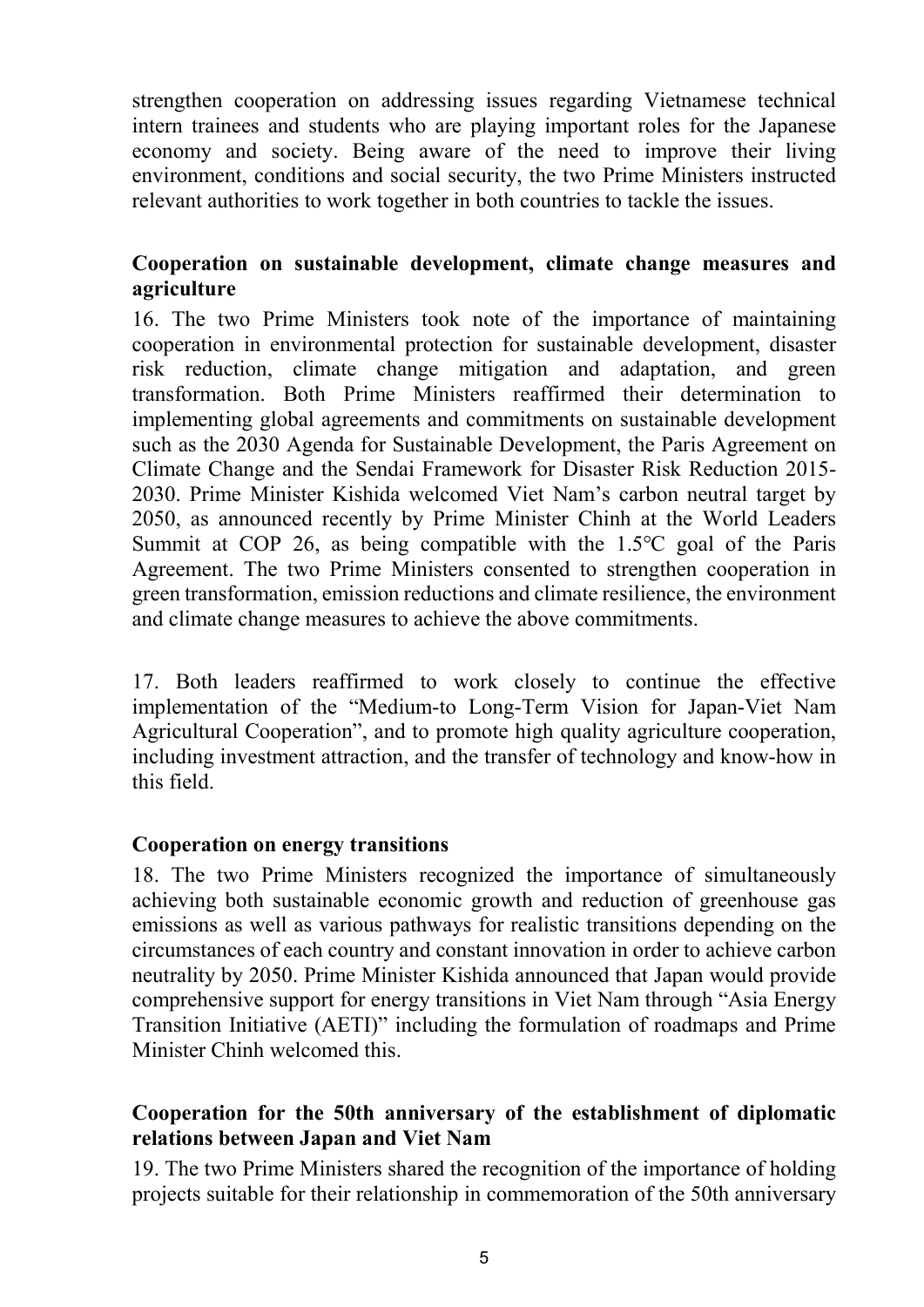of the establishment of diplomatic relations between Japan and Viet Nam in 2023. Both Prime Ministers confirmed that both countries would work closely together to successfully carry out projects to further promote friendship, mutual understanding and exchange of peoples between the two countries in various fields.

## **Regional and international issues**

20. Prime Minister Kishida congratulated Viet Nam on its successful role as a non-permanent member of the UN Security Council for the term 2020-2021 and ASEAN Chair in 2020. Prime Minister Kishida also expressed gratitude for the close cooperation provided by Viet Nam as ASEAN coordinator for Japan in the 2018-2021 term. Both Prime Ministers reaffirmed their commitment to strengthening wide-ranging cooperation in regional and international conferences, including the UN, APEC, ASEM, EAS, ASEAN+3,Japan-ASEAN Summit, ARF, and ADMM-Plus, and to proactively and constructively contribute to the maintenance of regional and global peace, stability, cooperation and development.

21. The two Prime Ministers reaffirmed the importance of ASEAN unity and centrality, and their close cooperation for the steady and effective implementation of the revised implementation plan of the Vision Statement on Japan-ASEAN Friendship and Cooperation as well as the Joint Statement of the 23rd ASEAN-Japan Summit on Cooperation on ASEAN Outlook on the Indo-Pacific. The two Prime Ministers recognized the importance of strengthening cooperation to address the unprecedented challenges that the COVID-19 pandemic poses to the region and the world, and shared the intention to cooperate in promoting Japan-ASEAN cooperation in COVID-19 countermeasures and post COVID-19 economic revitalization. The two Prime Ministers welcomed the outstanding achievements of ASEAN-Japan cooperation over the years and looked forward to celebrating the 50th Anniversary of ASEAN-Japan Friendship and Cooperation with a series of commemorative events in the year 2023. They also shared the view that a special summit that Japan would host in 2023 would be a historic opportunity to bring ASEAN-Japan partnership to a new level.

22. The two Prime Ministers expressed their pleasure at the steady progress of Japan-Mekong cooperation. Prime Minister Chinh expressed his gratitude to Japan for its long-standing contribution to the development of the Mekong region. The two Prime Ministers consented to strengthen cooperation to improve the efficiency and role of future Japan-Mekong cooperation. The two Prime Ministers reaffirmed the importance of sustainable management and development of the Mekong River and shared the intention to promote close cooperation between the Japan-Mekong framework and the Mekong regional organizations, especially the International Mekong River Commission.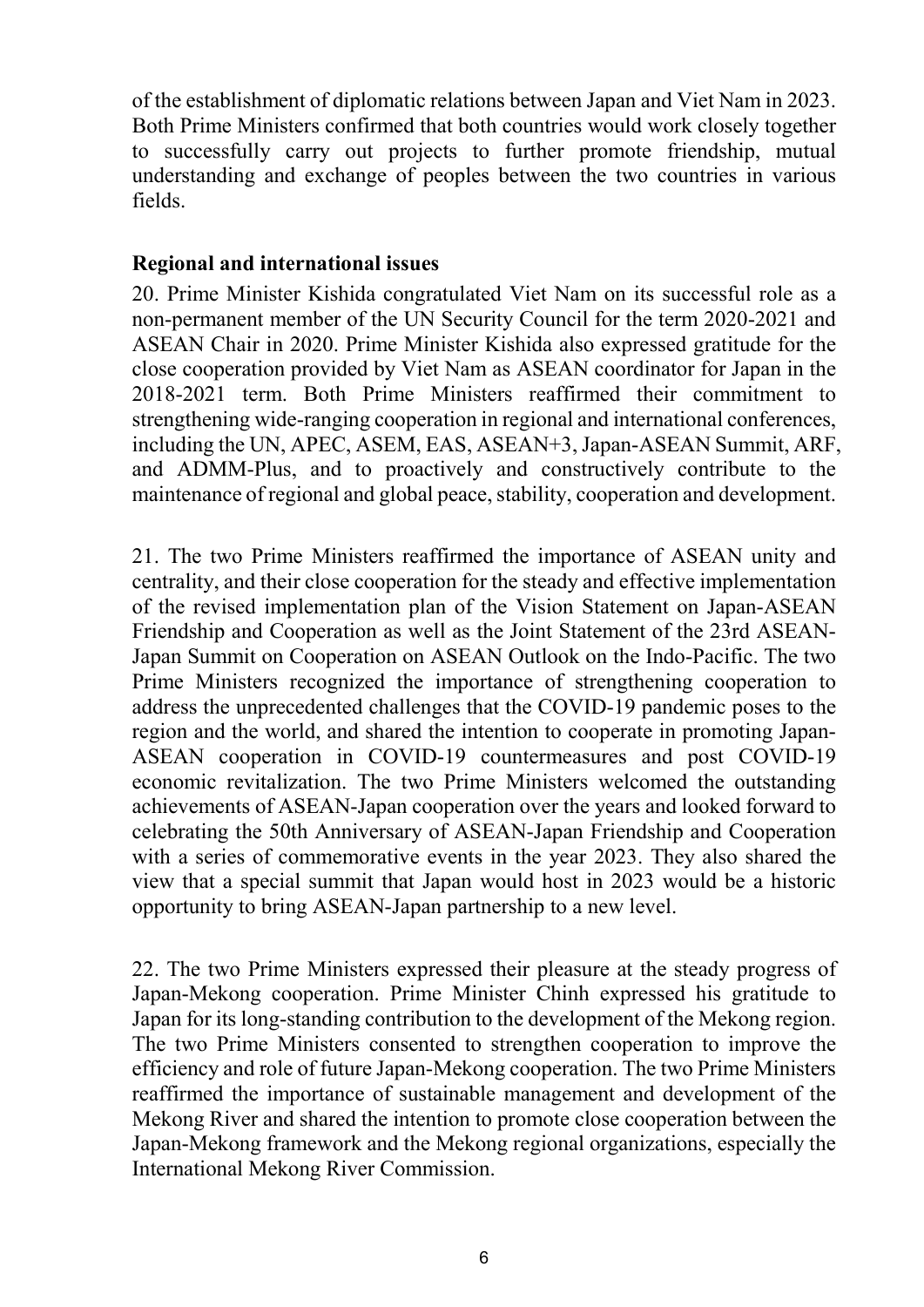23. The two Prime Ministers consented to further promote free trade, and welcomed the entry into force of the Regional Comprehensive Economic Partnership (RCEP) Agreement on January 1, 2022. Both Prime Ministers reiterated the need for coordinating with Parties to ensure the full implementation of the Agreement. Both Prime Ministers consented on the importance of working together with the other members to uphold the high standards of the Comprehensive and Progressive Agreement for Trans-Pacific Partnership (CPTPP).

24. The two Prime Ministers expressed serious concerns about the situation in the South China Sea and any unilateral attempts to change the status quo and increase tensions. The two Prime Ministers reaffirmed the importance of sustaining peace, security, safety, freedom of navigation in and overflight above the South China Sea, self-restraint, and peaceful resolution of disputes in accordance with international law in particular the United Nations Convention on the Law of the Sea (UNCLOS). The two Prime Ministers emphasized the importance of urging countries concerned to avoid unilateral actions that would militarize, change the status quo or complicate the situation in the South China Sea. The two Prime Ministers stressed the importance of full and effective implementation of the South China Sea Declaration of Conduct (DOC), took note of the progress of the South China Sea Code of Conduct (COC) negotiations and emphasized the importance of an effective and substantive COC that is consistent with the 1982 UNCLOS.

25. Prime Minister Kishida explained Japan's efforts to realize a free and open Indo-Pacific. The two Prime Ministers emphasized the importance of free and open order based on the rule of law, where international law including the Charter of the United Nations, the independence of nations, and sovereignty are respected, in achieving stability, cooperation and prosperity in the Indo-Pacific region and the world. The two Prime Ministers welcomed their contributions and initiatives for that goal. Prime Minister Kishida reaffirmed that Viet Nam and ASEAN are important partners for Japan and Japan's willingness to support and cooperate with Viet Nam and ASEAN, including for the AOIP, under the principle of ASEAN centrality.

26. The two Prime Ministers exchanged views and expressed concern over the recent situation in the Korean Peninsula including the Democratic People's Republic of Korea (DPRK)'s recent missile launches, which are not conducive to the peace and security of the region. In this regard, both Prime Ministers confirmed the importance of international cooperation and the full implementation of UN Security Council resolutions, and the urgency for all parties concerned to continue efforts to pursue peaceful and diplomatic solutions of the issues including dismantlement of all weapons of mass destruction and